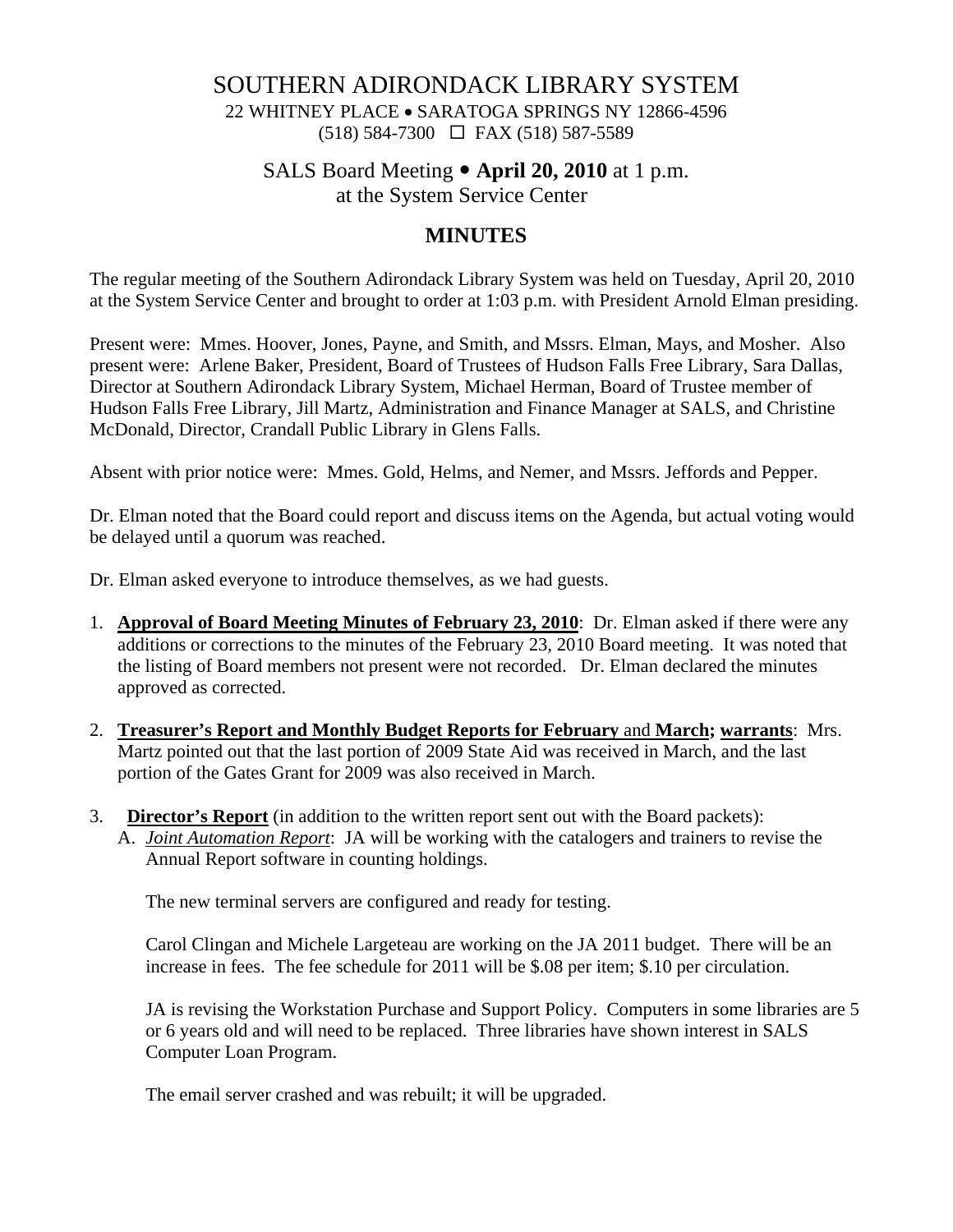B. *Other*: The LSTA grants have been approved. One grant will provide continuing education for front line library staff, volunteers, and library trustees to enable them to obtain the skills to best work with the many diverse groups of people who are using their libraries.

On Wednesday, May 19<sup>th</sup> at the Saratoga Springs Public Library, the CDPC Mental Health Players will portray library scenarios and answer questions about mental illness. The CDPC Mental Health Players is an improvisational theater group that helps educate the community to understand mental health problems and to dispel the myths, misconceptions and stigma surrounding major mental illnesses. Following lunch will be a discussion with mental health professionals.

Stress Management and Coping Skills workshops will be presented by nationally renowned psychologist and author Patricia O'Gorman, Ph.D. These will be held on June  $3<sup>rd</sup>$  at Greenwich Free Library, June  $4<sup>th</sup>$  at Town of Ballston Community Library, June  $10<sup>th</sup>$  at Hadley-Luzerne Public Library, and June  $11<sup>th</sup>$  at the Town of Indian Lake Public Library.

Polly Farrington will present a program in September on the Census and Community to give tools to discover, understand, and identify diverse populations in our library communities.

Brian Oliver, a national expert, will present a workshop on Safety and Security for Library Personnel in October. This program will provide practical guidelines for all staff and volunteers to ensure everyone's safety in the library.

Joan Frye-Williams, a Library Futurist, and George Needham, a Library Strategist, will be the speakers at SALS 53<sup>rd</sup> Annual Meeting on May 16, 2011. They will present workshops on customer service on May 17, 2011.

The Board moved to go into Executive Session at 1:15 p.m.

A quorum was reached at 1:37 p.m.

The Board came out of Executive Session at 1:38.

Mrs. Smith moved, seconded by Ms. Hoover, to acknowledge receipt of the February and March Treasurer's and Monthly Budget Reports and file them for audit. Motion carried. Ms. Hoover moved, seconded by Ms. Jones to increase Income and Expense due to appropriation of additional grants for a total of \$45,400.

Detail:

- 1. LSTA Service Improvement Invitational Grant Continuing Education for Library Managers - \$11,400
- 2. Library Patron Grant from Senator Betty Little \$34,000  $($1,000$  each library in her district = \$23,000 with \$11,000 for SALS)

Motion carried.

## 4. **Committee Reports**:

A. *Audit & Finance*: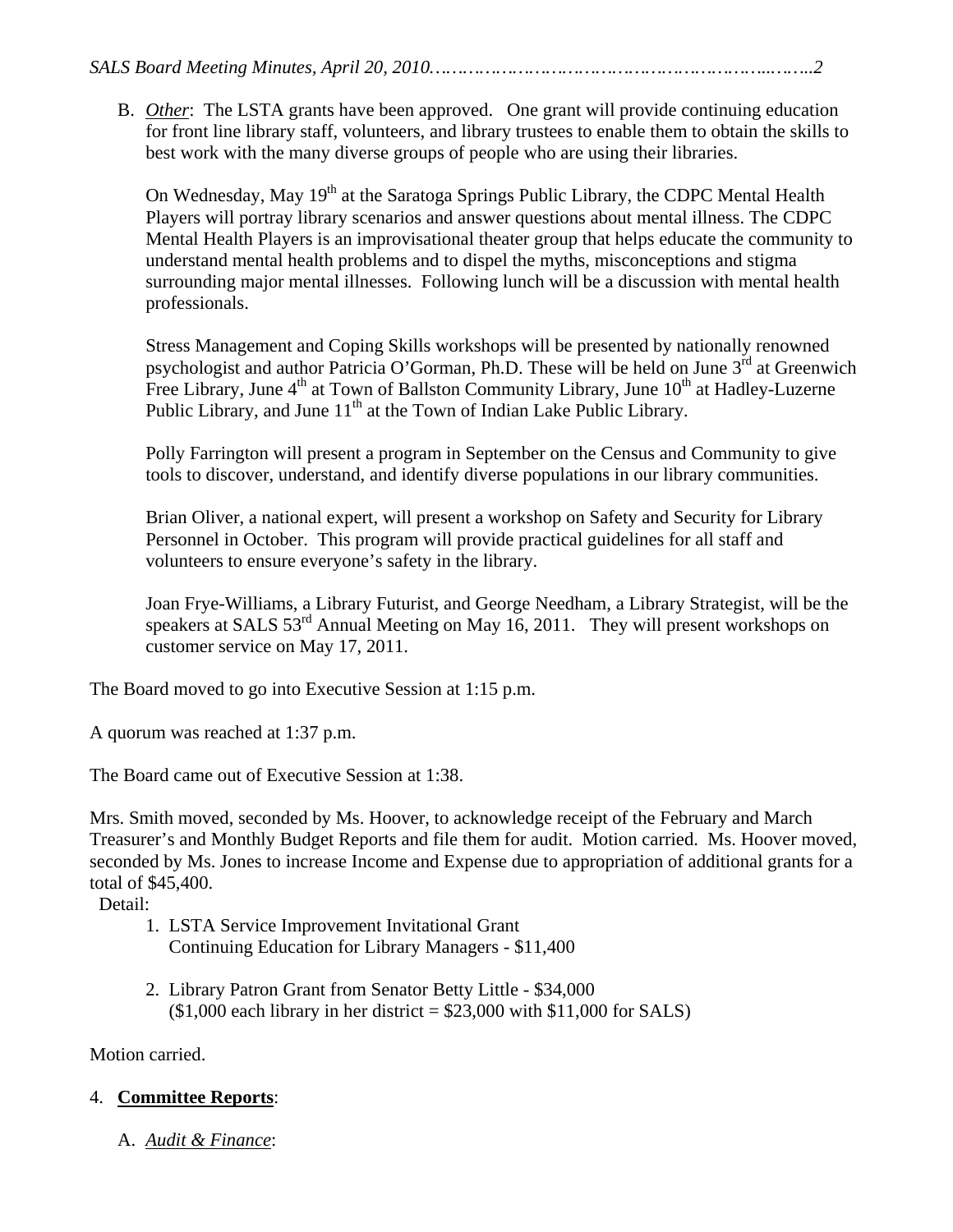- B. *Building*: Mr. Mays reported that the Building Committee will walk through SALS after the meeting to review and get ideas for the unused portion of SALS Construction Grant monies.
- C. *Bylaws Committee*:
- D. *Central Library Aid and Services*:
- E. *County Aid Coordinators*:
- F. *Library Services:*
	- (1) *Library Program of the Year Awards*: Sandi Payne, representing the Library Services Committee, reported that at their meeting on April 13, the Committee decided to recommend the following for the Library Program of the Year Awards:
		- (a) Galway Public Library---"*Story Sculptures*."
		- (b) Crandall Public Library---"*The Reduced Shakespeare Company---Even Further Abridged*."

Motion carried.

- (2) *SALS Plan of Service*: SALS Plan of Service needs to be revised and updated. The Library Services Committee recommends hiring Sandra Nelson at not more than \$5,000 to facilitate updating and revising SALS Plan of Service. Motion carried.
- (3) *SALS Free Direct Access* also needs to be revised and updated. There will be a Director's Council meeting on April 28<sup>th</sup>; this will be discussed. SAR, CPH and GLE have updated their procedures since the *Free Direct Access* plan was first initiated.
- G. *Personnel*:
	- (1) Library Trustee of the Year Awards: Joyce Smith, Chair of the Personnel Committee, reported that the Committee's recommendations for Library Trustee of the Year are:
		- (a) Sandra Debus---Round Lake Library.
		- (b) Michael Marchese---Waterford Public Library.

Motion carried.

- H. *Trustee Nominating*: Mrs. Smith reported that the Notice of Annual Business Meeting Letters dated March  $26<sup>th</sup>$  were mailed to all trustees. The Trustee Nominating Committee will put forth the following candidates:
	- (1) *Hamilton County:*
		- (i) Deborah M. Jones for a five-year term
		- (ii) Karen McComb for a five-year term
	- (2) *Saratoga County*: James C. Mosher for a second five-year term.
	- (3) *Warren County*: John Plantier for a five-year term.
	- (4) *Washington County*: Julia (Judy) Hoover for a second five-year term.

# 5. **Unfinished Business**:

A. *SALS Annual Meeting*: Cliff Mealy from the Greenwich Free Library will offer a tour of the Underground Railroad sites in Greenwich from 4 to 5 p.m. prior to the Annual Meeting. Space is limited, so please let Sara know if you are interested. In case of bad weather, he will offer a slide presentation in the library. The Greenwich Free Library will have an Open House from 3 to 5 p.m.